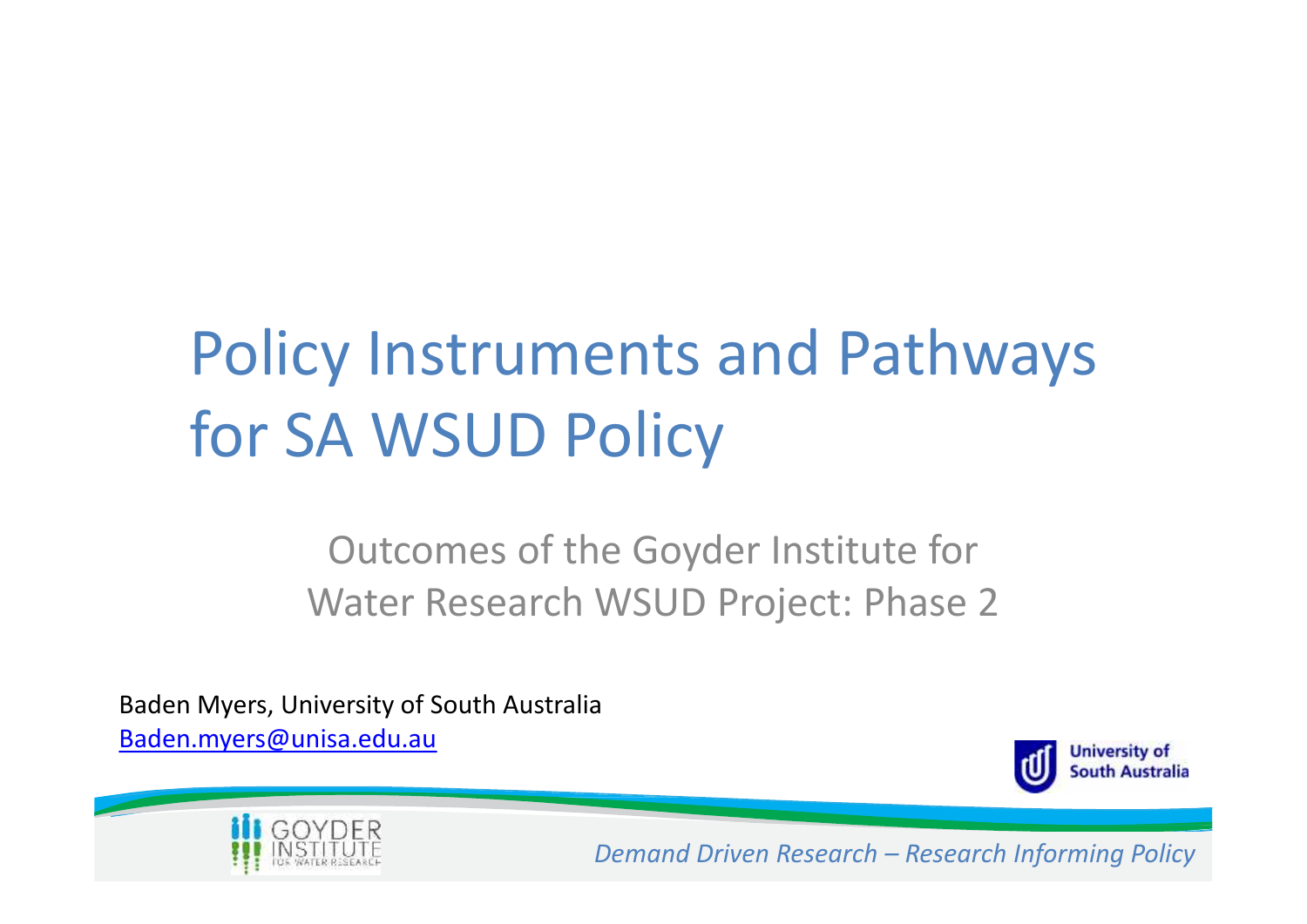### **Overview**

- Background to this study
- Pathways for WSUD implementation
	- Some examples where available
	- Some discussion of each

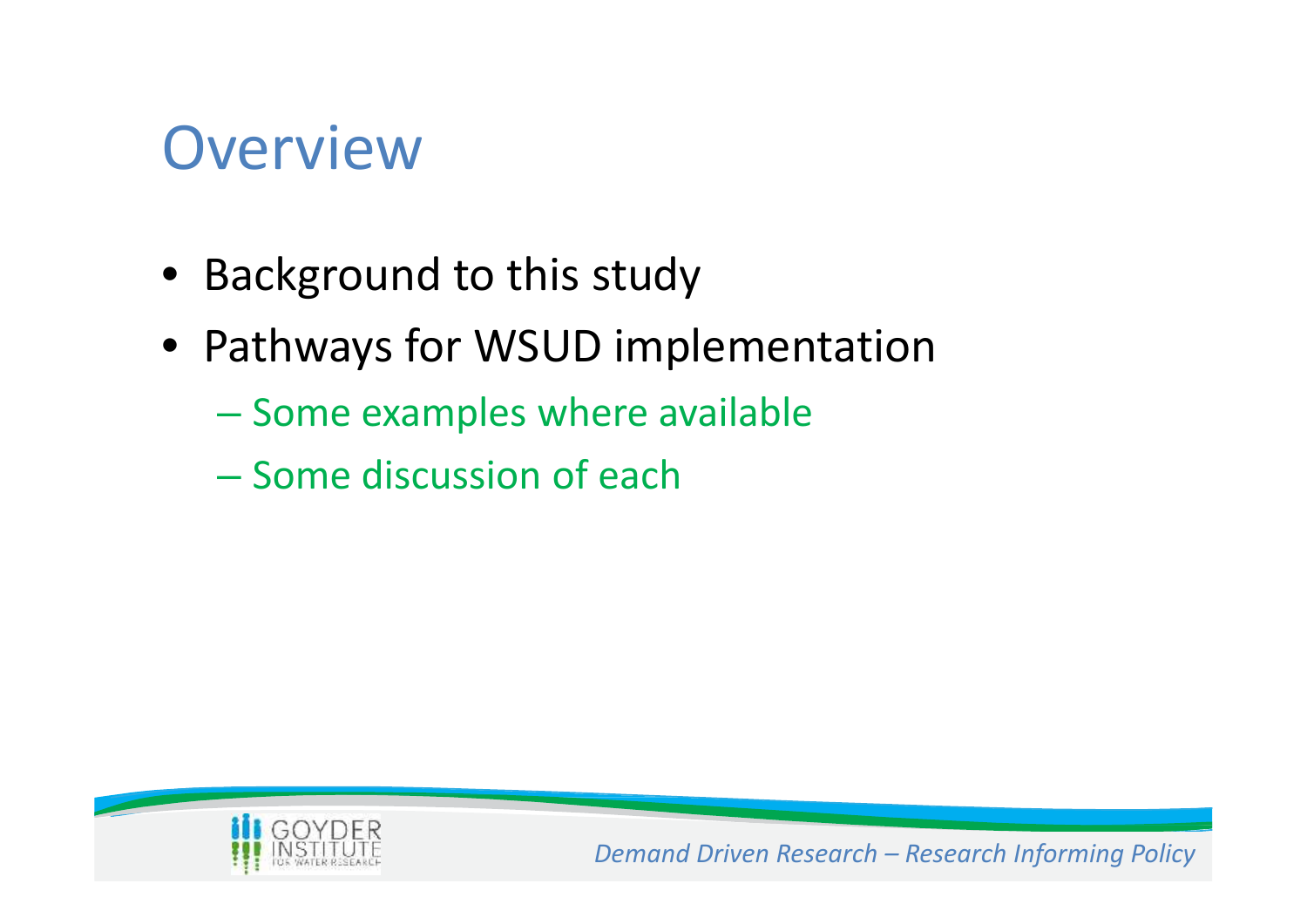### Background

- Goyder Institute for Water Ressearch?
	- A partnership between SA Government (DEWNR) and CSIRO, Flinders University, the University of Adelaide and UniSA
	- Focussed on demand driven research, and research to inform policy
- WSUD Project Phase 1 completed 2014 Focussed on on impediemnts to WSUD in SA
- This work is part of the WSUD Project Phase 2. It examined all current interstate and SA WSUD policy to identify potential WSUD policy pathways.

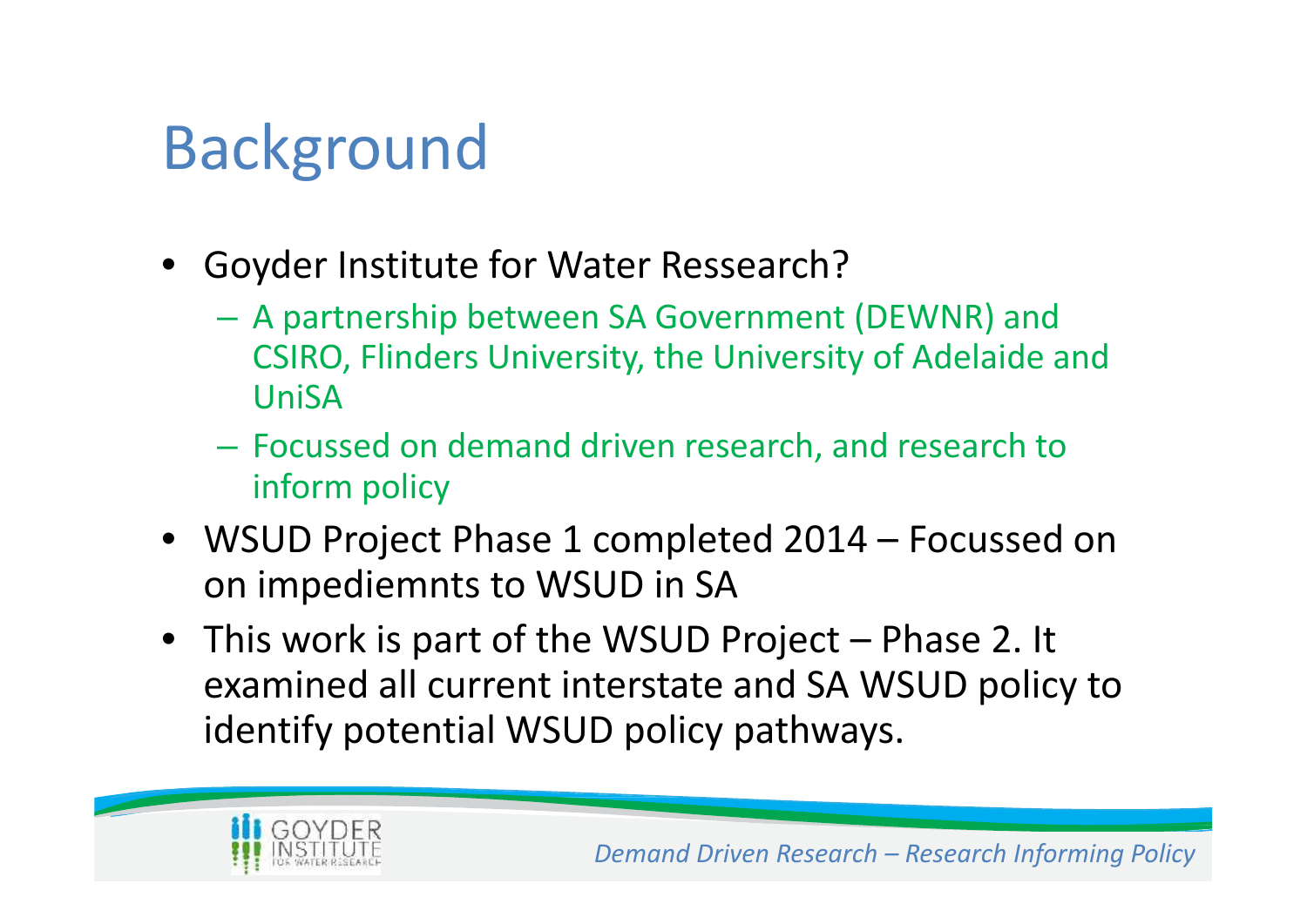### Key Pathways for WSUD in SA Policy

Possible options, in no order of preference are:

- Development plans 3 options!
- Engineering service levels/standards
- Residential Code
- Building Code
- Development of Minister's Specifications
- A levy/offset mechanism
- SA Planning Reform Pathways? Bioretention, Dunstone Grove, City of



Norwood, Payneham and St Peters

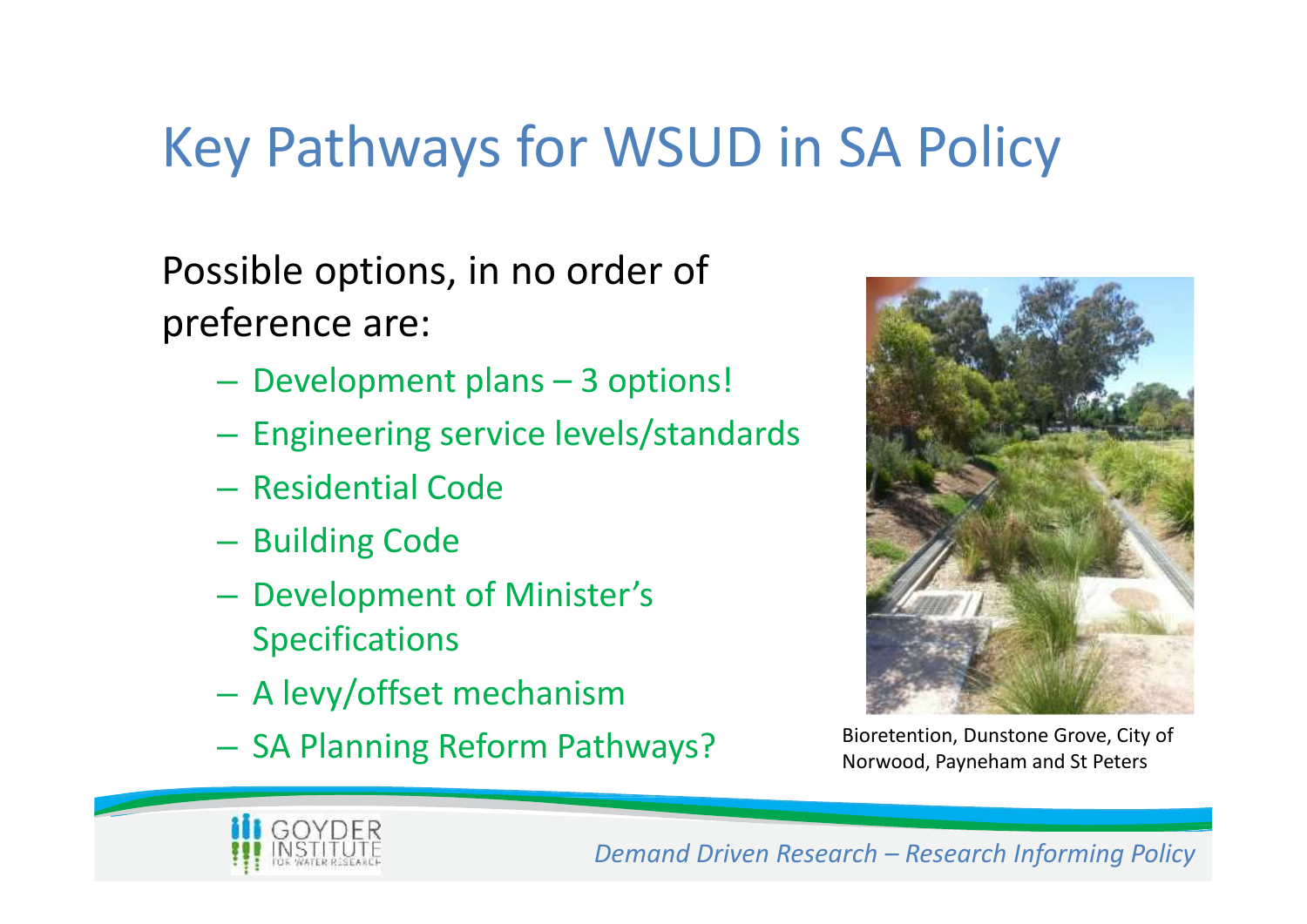### Development Plans Option #1

Incorporation of WSUD into<br>development plans - enforce Development Plan development plans - enforce what exists in the SA PPL!

- Most development plans already have principles of WSUD which may be specified
- Principles are qualitative, subject to interpretation and may be challenged



**Light Regional Council** Consolidated 13 August 2015

-<br>Hease refer to the Light Hegional Wouncil page at:<br>www.sci.gov.cluvelevelco.arcmo.und.to.see any mendments out onesolidated



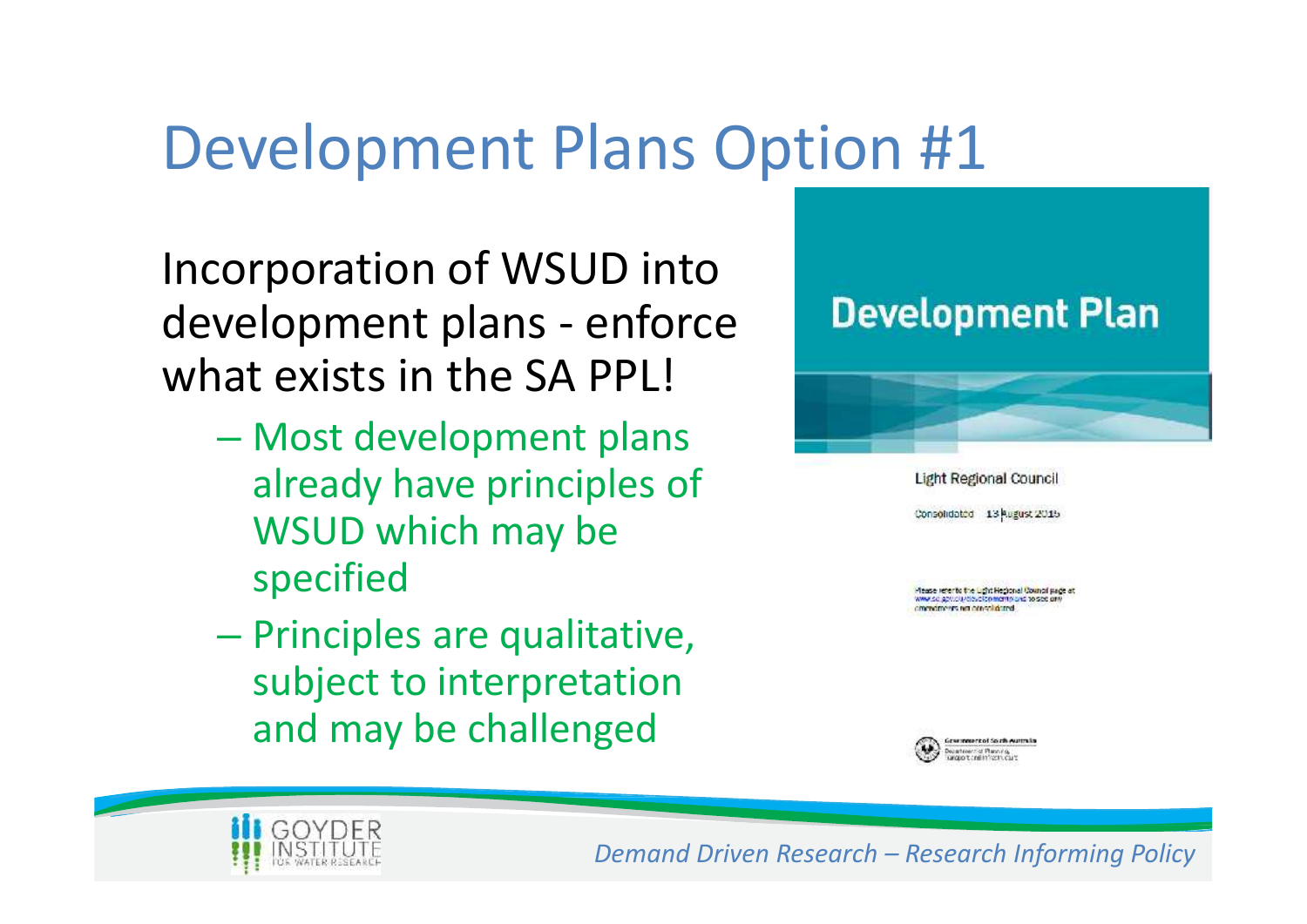### Development Plans Option #2

- Incorporation of WSUD into development plans – Local government DPA
	- Can be conducted based on local needs
	- Time consuming process
	- May lead to varying WSUD policies across the state – inconsistency and inequity



City of Port Adelaide Enfield **Stormwater Management Plan** 



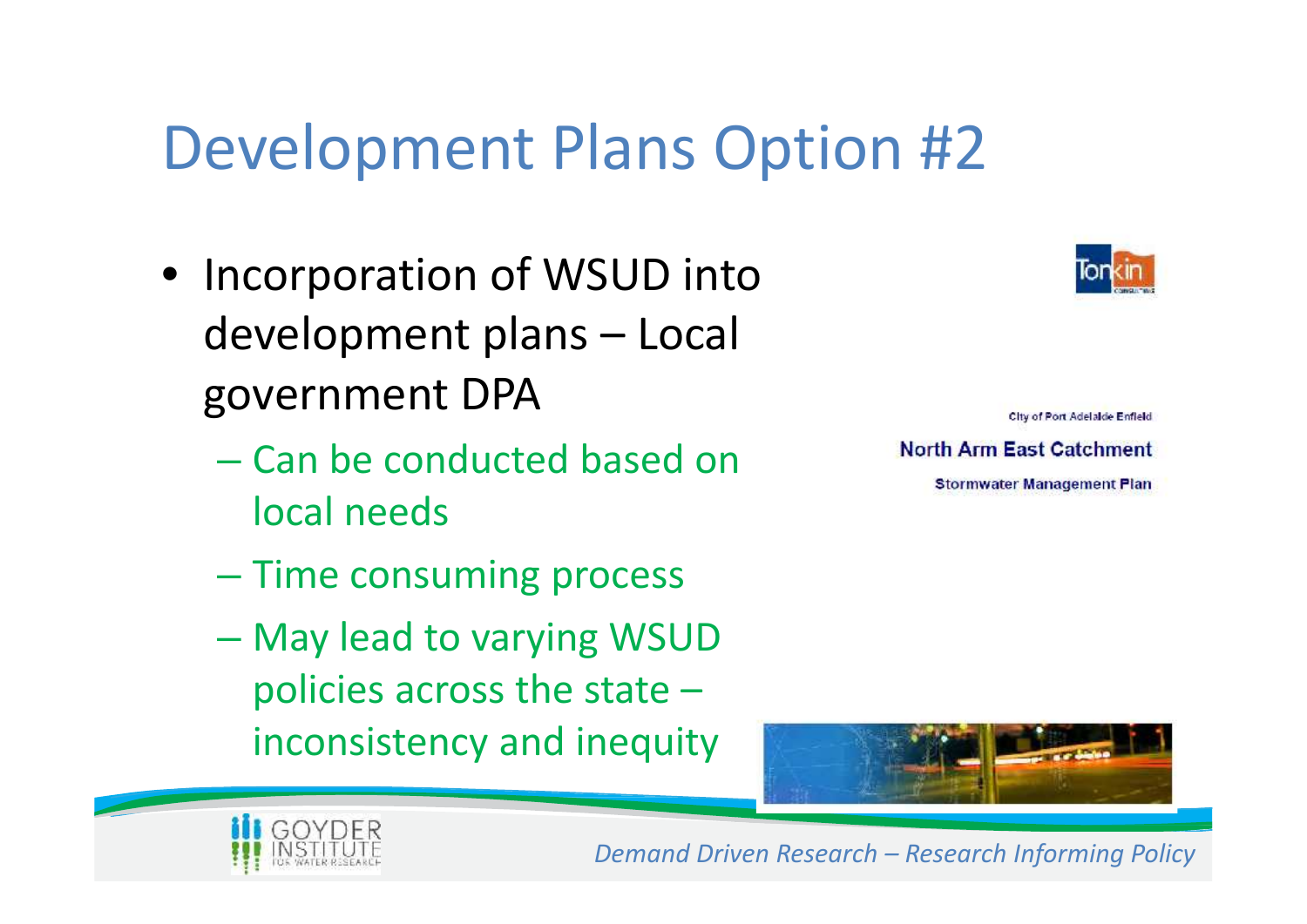# Development Plans Option #3

- Incorporation of WSUD<br>Modelling the impact of soakaway retrofits on combined sewage overflows in to development plans – in a 3 km<sup>3</sup> urban catchment in Copenhagen. Denmark **Struck Steen Mikkelsen** STATE driven change to the SA PPL
	- Gan stormwater harvesting restore pre-development<br>
	Consistent outcome which is a storm water harvesting restore pre-development<br>
	S. Asubott, S. Asubott, S. Avenues, B. S. Melmash, S. Mahavepara. can be applied at discretion of local gov't
	- Rainwater harvesting to control stormwater runoff in<br>
	Salim Baseline values in the suburban areas. An experimental case-study<br>
	Althons Homes Cause is Cause in Claus Claus Claus Claus Claus Claus Claus Claus Claus Claus Cla demonstrably beneficial, and may not satisfy all



 $\mathbf{w}_i$ 

a como será propositivo a propositivo I a 22 millos.

### Urban Water Journal

Publication details, including instructions for authors and subscription information: http://www.tandtonline.com/lof/nurw20

<sup>2</sup> Laboratoria Environmencial Fau-Systèmes Urbains (Lecsa), Université Paris Fst, AgroParisTech, France

<sup>16</sup> Conseil acror al du Val-de-Marne. Direction des Services de l'Environnement et de EAssainissement (DSEA), Bonneuil sur Marne Cedex, France.

<sup>5</sup> CSTB (Centre Scientifique et Technique des Bâtiments), Paris, France Published online: 76 Jan 2017.

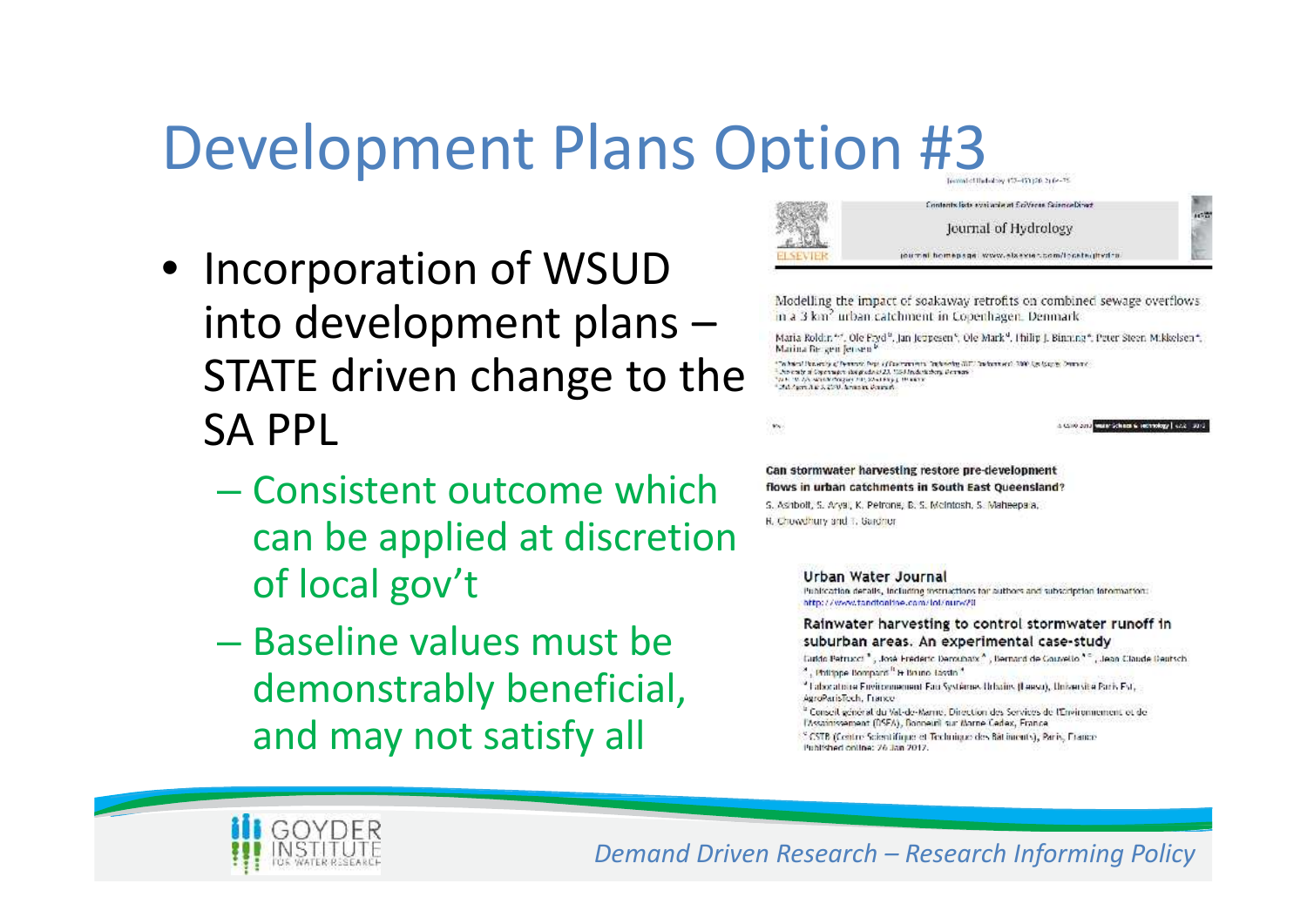### Engineering Service Standards

- Incorporation of WSUD into minimum engineering service standards
	- E.g. City of Onkaparinga
	- Developed according to local need, implemented without state intervention
	- If WSUD is adopted independently at each local gov't, it may produce varying standards across SA



Green Roof, ANZ Building, Adelaide

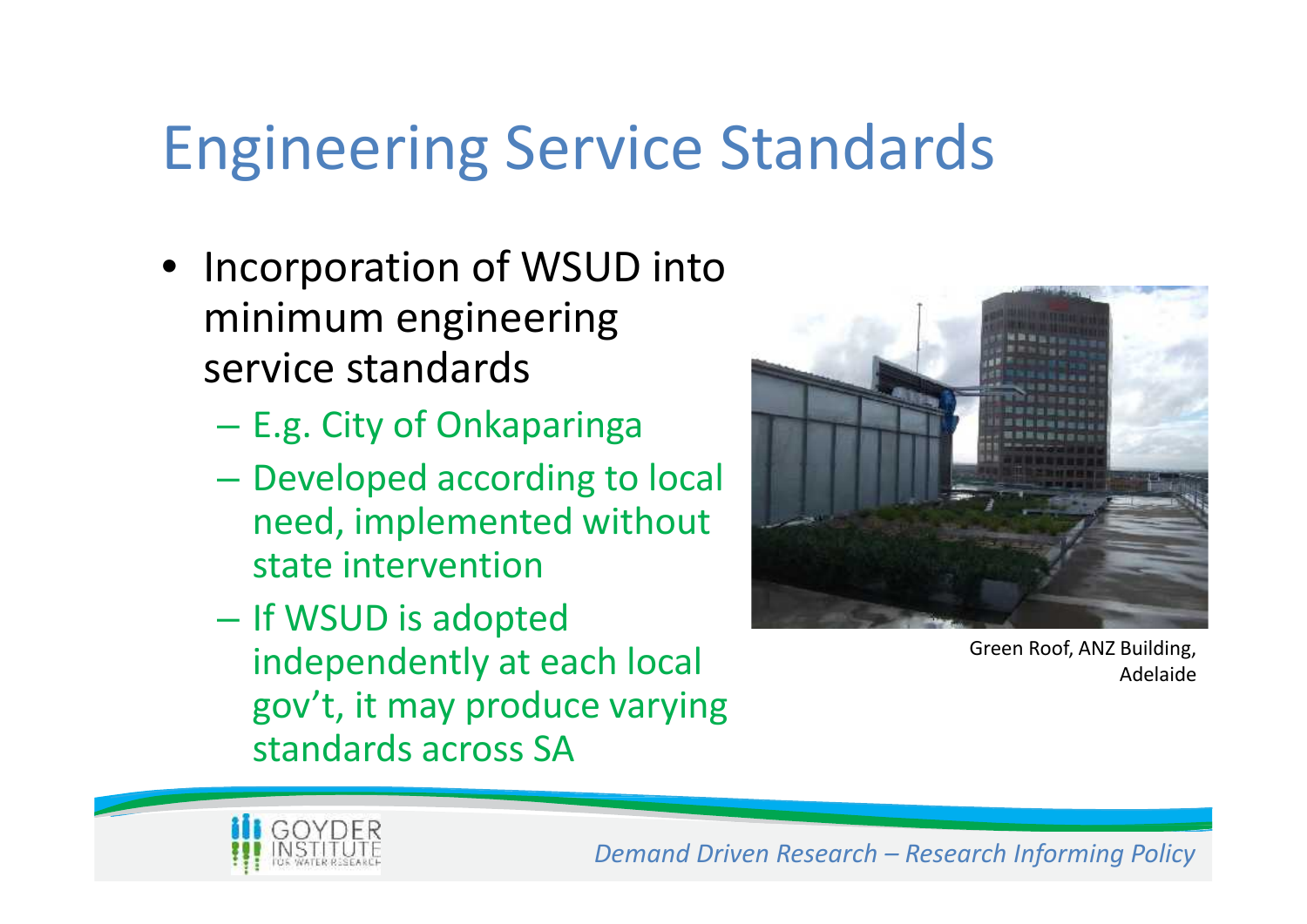# Residential Code

- Incorporate WSUD into Residential Code
	- A way to address infill development uniformly
	- Must be cost effective, and limited to residential development.<br>
	Thrushgrove Creek, City of Onkaparinga. Note erosion



of banks due to frequent high flows. These destructive flows are caused by urbanisation.

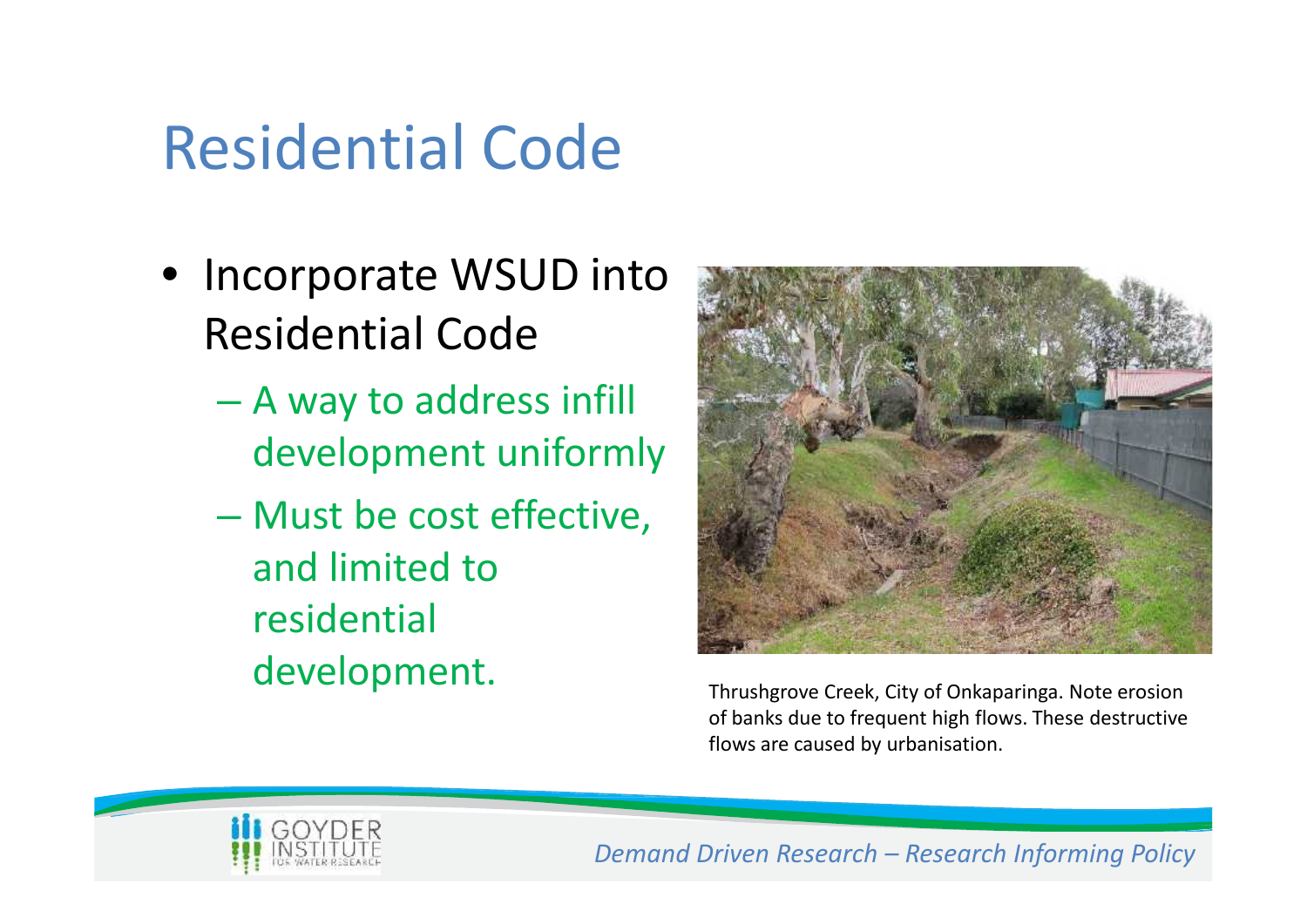# Building Code

- Incorporation of more WSUD requirements in the Building Code
	- Successful in 2006 (e.g. rainwater tanks)
	- Limited to housing development and must be suitable to all homes



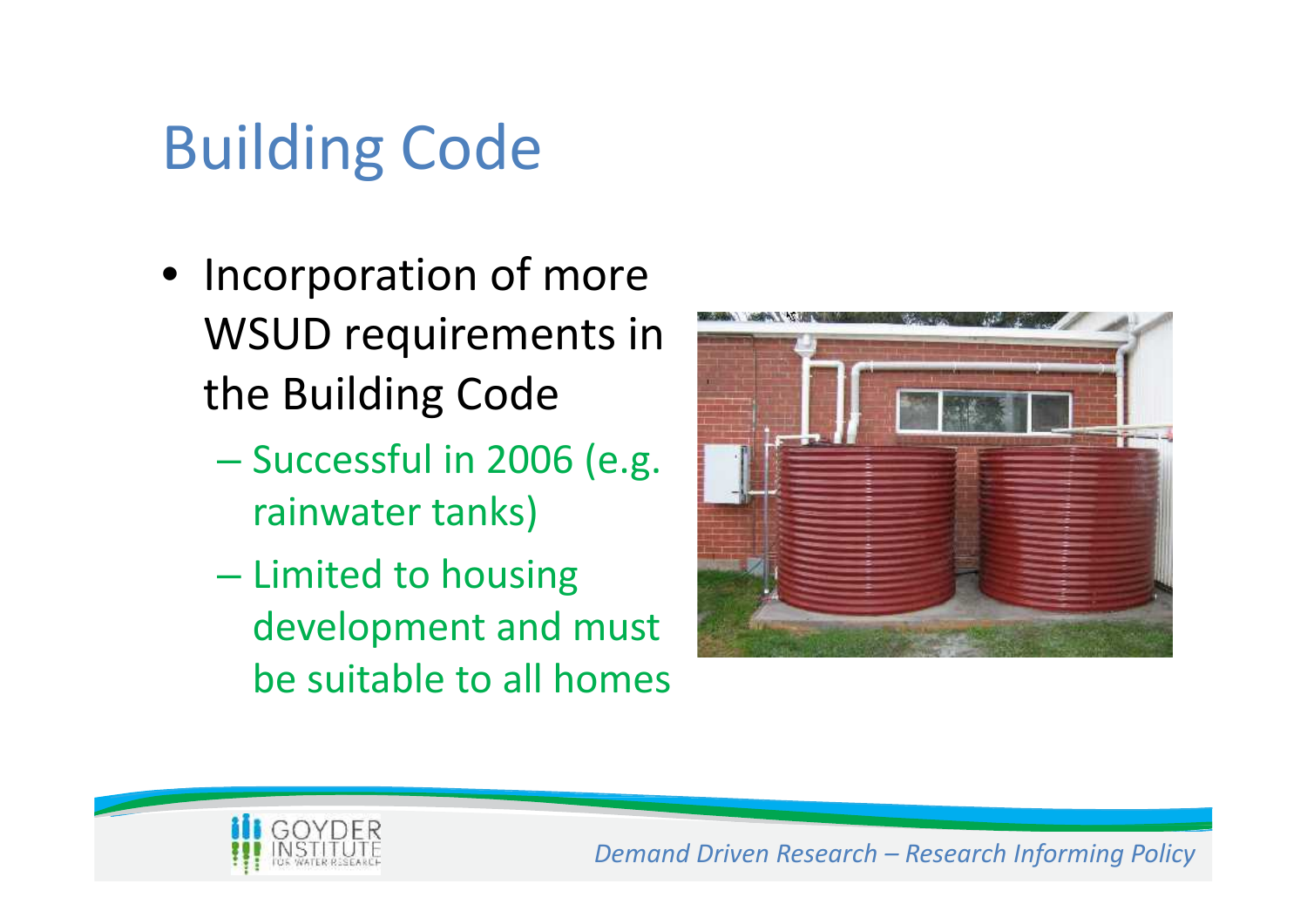# Ministers Specifications **Concernance**

- Development of more Ministers Specifications for WSUD measures
	- Can be implemented in a variety of ways to produce deemed-to comply designs consistently



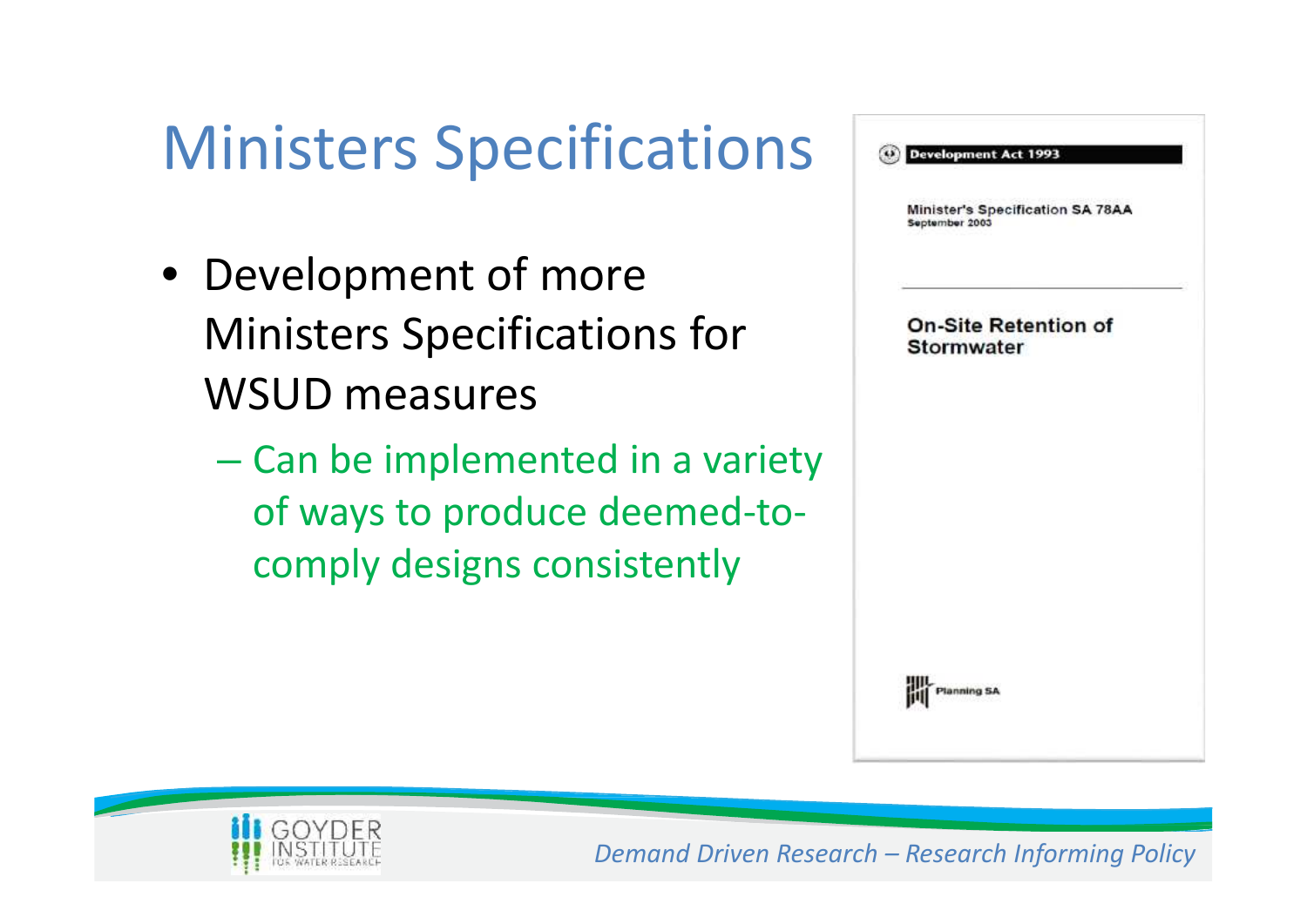## Levy or Offset Approach

- An offset payment for those who cannot or prefer not to conduct on-site WSUD
	- E.g. City of Onkaparinga
	- May be used to construct larger, more effective WSUD systems or maintain them
	- Benefit must be demonstrated Springbank Waters, downstream of



Kaurna Park wetland

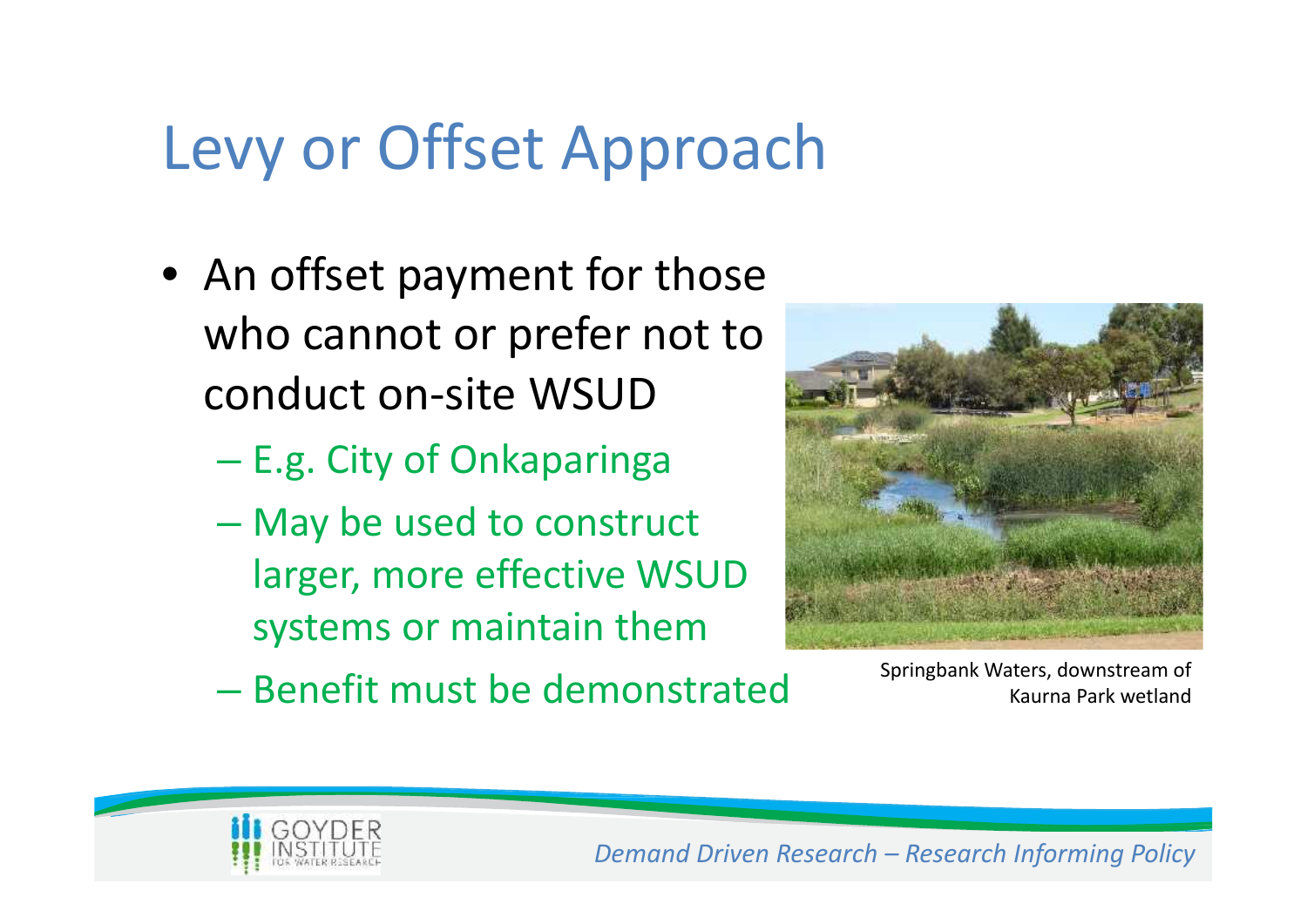# Planning Reform?

- Not finalised yet, but:
	- Reform 6, 7 Ensure WSUD is in statewide e-planning
	- Reform 16 Opportunity for adoption of WSUD in neighbourhood regeneration
	- Reform 17 Funding framework for '…public realm and environmental works'?
	- Reform 18 Public open space review to include green infrastructure and urban vegetation